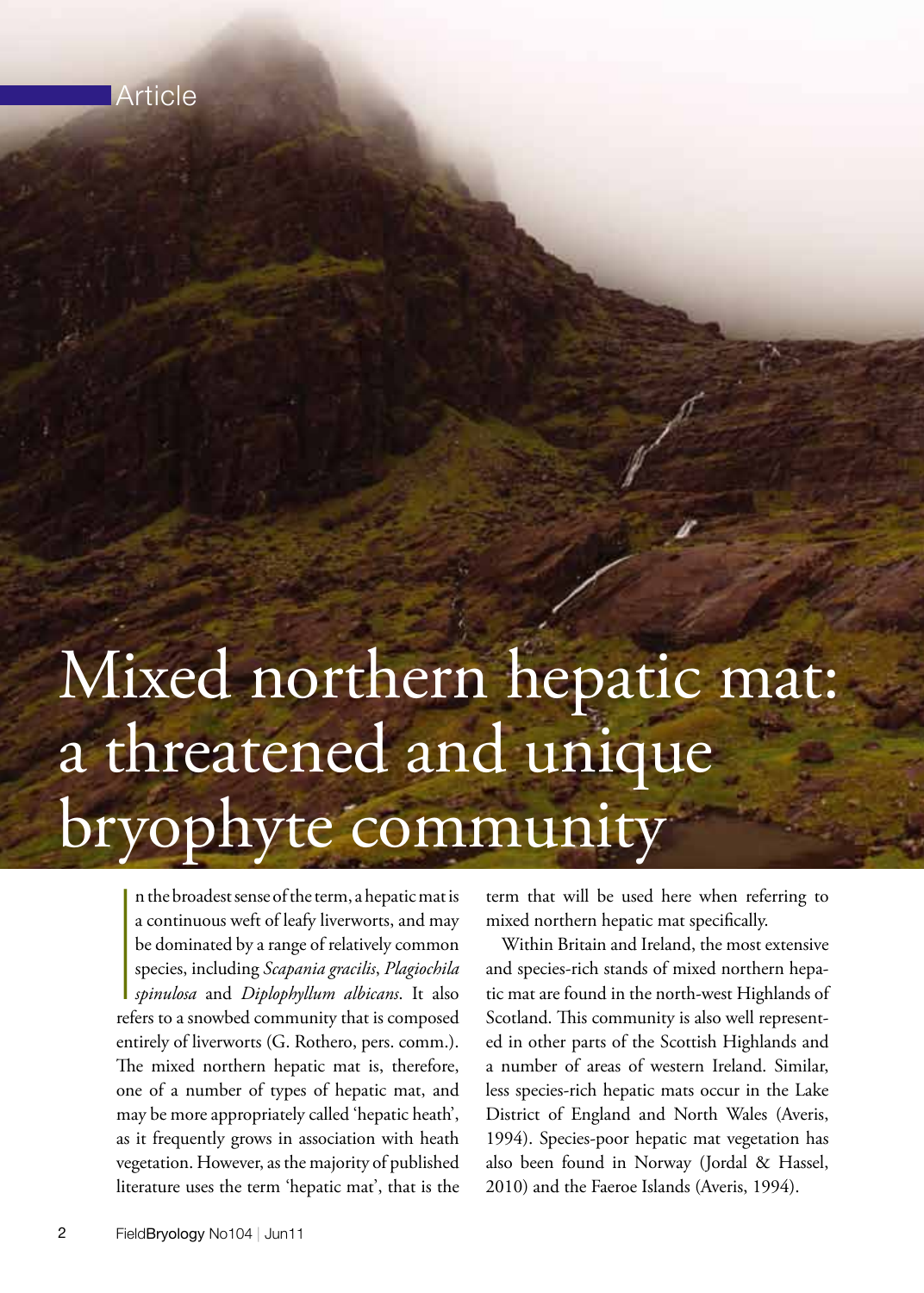

 $\blacktriangle$  The eastern corrie of Mt Brandon, Co. Kerry, which provides ideal conditions for the growth of hepatic mat species. *R. Hodd*

 The species composition of mixed northern hepatic mat vegetation varies geographically, but all stands have a similar community structure and are dominated by species of a small group of large leafy liverworts. *Herbertus aduncus* subsp. *hutchinsiae* is a conspicuous species in many areas, forming red to orange cushions on shady slopes and cliffs, with *Pleurozia purpurea* and *Bazzania tricrenata* also frequent throughout. *Scapania ornithopodioides*, *Mastigophora woodsii*  The mixed northern hepatic mat, or hepatic heath, is one of the most beautiful and conspicuous bryophyte communities found in Britain and Ireland. It forms large, colourful mats of liverworts on mainly north-facing mountain slopes in western Scotland and Ireland, under heather and in rocky areas. As **Rory Hodd** and **Micheline Sheehy Skeffington** describe, it is extremely limited in distribution, as it requires very specific climatic and topographic conditions which exist on only a handful of oceanic mountain ranges. For these reasons, this community is extremely vulnerable to a number of threats, notably overgrazing and climate change.

and *Bazzania pearsonii* are relatively widespread, but are more confined to areas where conditions are most suited to their growth. *Scapania nimbosa* and *Plagiochila carringtonii* are widely distributed in western Scotland, but are very rare in Ireland, being restricted to two and one extant sites, respectively. Three species of *Anastrophyllum* – *A. donnianum*, *A. joergensenii*  and *A. alpinum* – are not uncommon, and are sometimes dominant, in Scotland, but are unknown from Ireland. The rarest hepatic mat species are *Adelanthus lindenbergianus*, which is restricted to seven known sites in Ireland and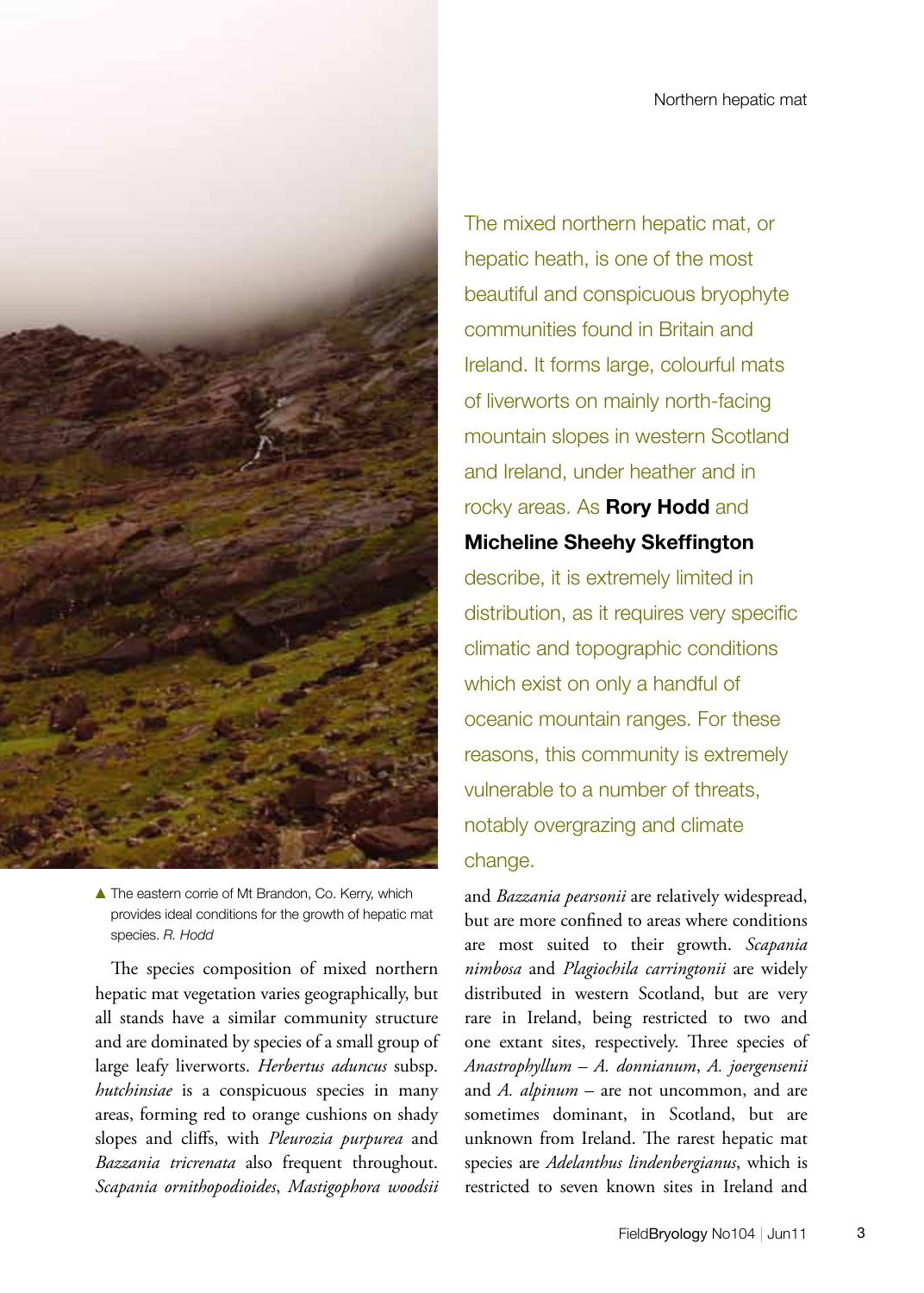one on Islay in Scotland, and *Herbertus borealis*, which has its worldwide headquarters on Beinn Eighe in Wester Ross.

 A further number of species frequently grow in hepatic mats, but cannot be said to be characteristic of, or confined to, this community. These include the liverworts *Scapania gracilis*, *Anastrepta orcadensis*, *Mylia taylorii*, *Plagiochila spinulosa* and *Lepidozia pearsonii*, the mosses *Sphagnum capillifolium*, *Racomitrium lanuginosum*, *Dicranodontium uncinatum* and

*Campylopus setifolius*, and the fern *Hymenophyllum wilsonii* (Hodd & Sheehy Skeffington, unpublished). A number of common pleurocarpous and large acrocarpous moss species also often grow sparingly among the large hepatic species.

## **Worldwide distribution**

Many of the constituent species of hepatic mat are of disjunct distribution (Table 1), and are all, with the exception of *Bazzania tricrenata*, restricted within Europe to the hyper-oceanic

Table 1. The British, Irish and worldwide distribution of hepatic mat species, and altitude range at which they grow in Britain and Ireland (data from Paton, 1999)

| <b>Species</b>                          | <b>British and Irish</b><br>distribution                          | Worldwide<br>distribution                                              | Altitude range<br>$(m)$ in Britain<br>and Ireland |
|-----------------------------------------|-------------------------------------------------------------------|------------------------------------------------------------------------|---------------------------------------------------|
| Adelanthus<br>lindenbergianus           | SW, W & NW Ireland, Islay                                         | Tropical and southern Africa, Central<br>and South America, Antarctica | 380-800                                           |
| Anastrophyllum<br>alpinum               | NW Scotland                                                       | Himalaya, W China, Alaska                                              | 700-950                                           |
| Anastrophyllum<br>donnianum             | Cairngorms, NW Scotland                                           | SW Norway, Tatra, Faeroes,<br>W Canada, Alaska, Himalaya               | 300-1,060                                         |
| Anastrophyllum<br>joergensenii          | Cairngorms, NW Scotland                                           | Norway, W China                                                        | 700-950                                           |
| Bazzania pearsonii                      | SW, W & NW Ireland, Cairngorms,<br>NW Scotland                    | E & SE Asia, Himalaya,<br>NW North America                             | 300-1,000                                         |
| Bazzania tricrenata                     | S, W & N Ireland, Scotland,<br>N England, N Wales                 | Montane Europe, Faeroes,<br>North America, Guatemala, Asia             | $0 - 1,220$                                       |
| Herbertus aduncus<br>subsp. hutchinsiae | S, W & N Ireland, W Scotland,<br>N England, N Wales               | W Norway, Faeroes                                                      | $0 - 1,040$                                       |
| Herbertus borealis                      | NW Scotland                                                       | SW Norway                                                              | 380-550                                           |
| Mastigophora woodsii                    | SW & W Ireland, W Scotland                                        | Faeroes, NW North America,<br>C and E Asia                             | $100 - 1,000$                                     |
| Plagiochila carringtonii                | W Ireland, Cairngorms, W Scotland                                 | Faeroes, Nepal                                                         | 300-1,070                                         |
| Pleurozia purpurea                      | SW, W, C & N Ireland,<br>W & C Scotland                           | SW Norway, Faeroes, Jan Mayen,<br>Alaska, Himalaya, Guadeloupe         | $0 - 915$                                         |
| Scapania nimbosa                        | SW, W & NW Ireland, Cairngorms,<br>W Scotland, N Wales            | SW Norway, E Himalaya, W China                                         | $400 - 1,070$                                     |
| Scapania<br>ornithopodioides            | SW, W & NW Ireland, Cairngorms,<br>W Scotland, N England, N Wales | Norway, Faeroes, Himalaya, Asia,<br>Hawaii                             | $300 - 1,000$                                     |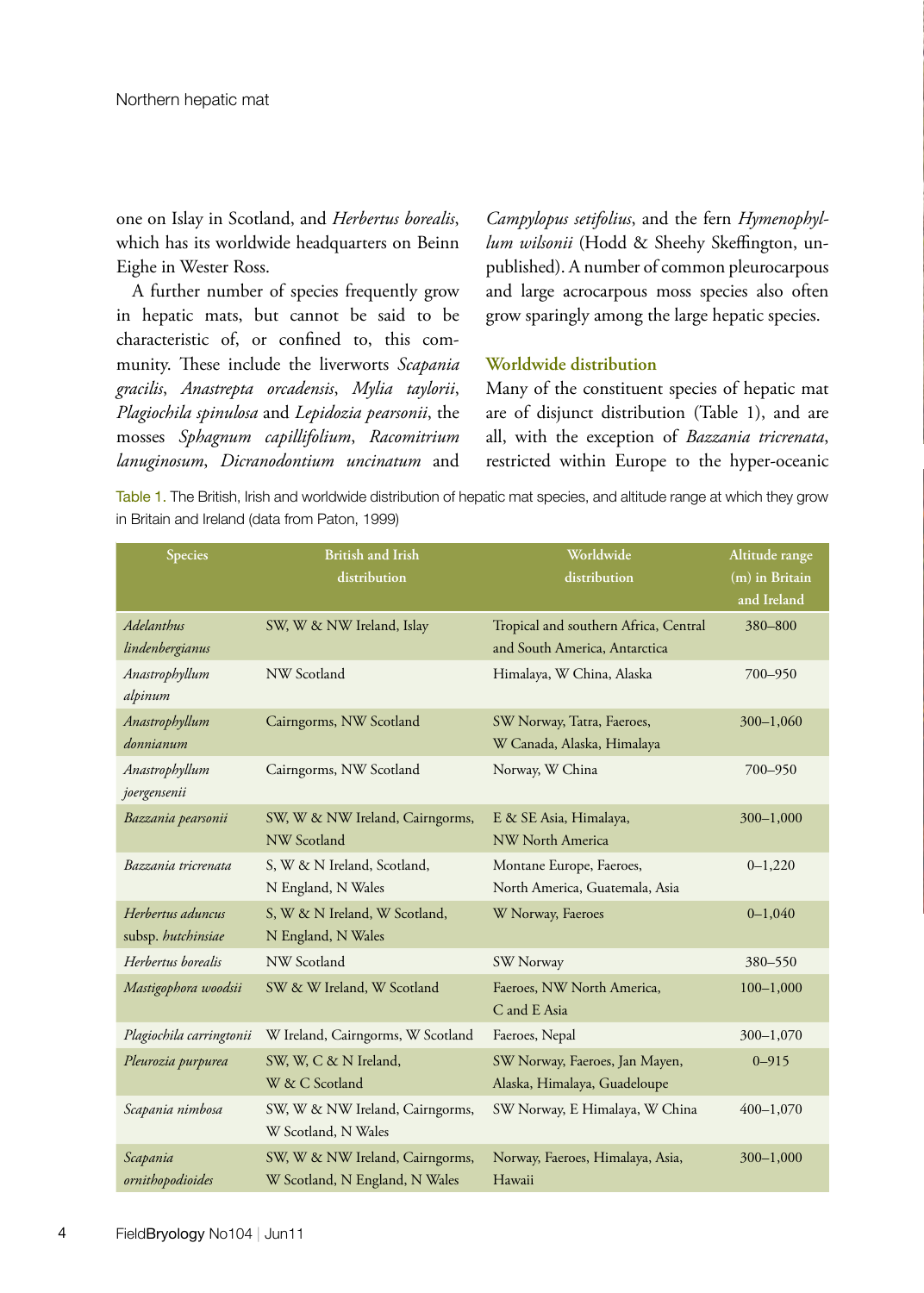

 $\blacktriangleleft$  Rocky hepatic heath, Loch A'Mhadaidh, Fannich Hills, Wester Ross. *R. Hodd*



b *Bazzania pearsonii*, *Herbertus aduncus* subsp. *hutchinsiae* and *Pleurozia purpurea* in Derrymore Glen, Slieve Mish, Co. Kerry. *R. Hodd*

regions of Ireland, Scotland, the Faeroe Islands and Norway. Outside north-western Europe, most of these species occur in either northwestern North America or the Himalayas and western China. The one exception is *Adelanthus lindenbergianus*, which has also been found in tropical and southern Africa, South and Central America and Antarctica (Paton, 1999). In these areas, the British and Irish species, or closely related species, often grow together, forming hepatic mats, such as in the Gaoligong Shan

Mountains of China (Long, 2008). However, in the Sino-Himalaya, the species are associated with other similar liverworts which do not extend to Europe, such as several other large *Scapania* species (D. Long, pers. comm.)

 Two hypotheses have been put forward for the origin of the current disjunct distribution of these species: first, they may previously have had a continuous distribution between their current centres of population, but due to changes in the climate have retracted to areas where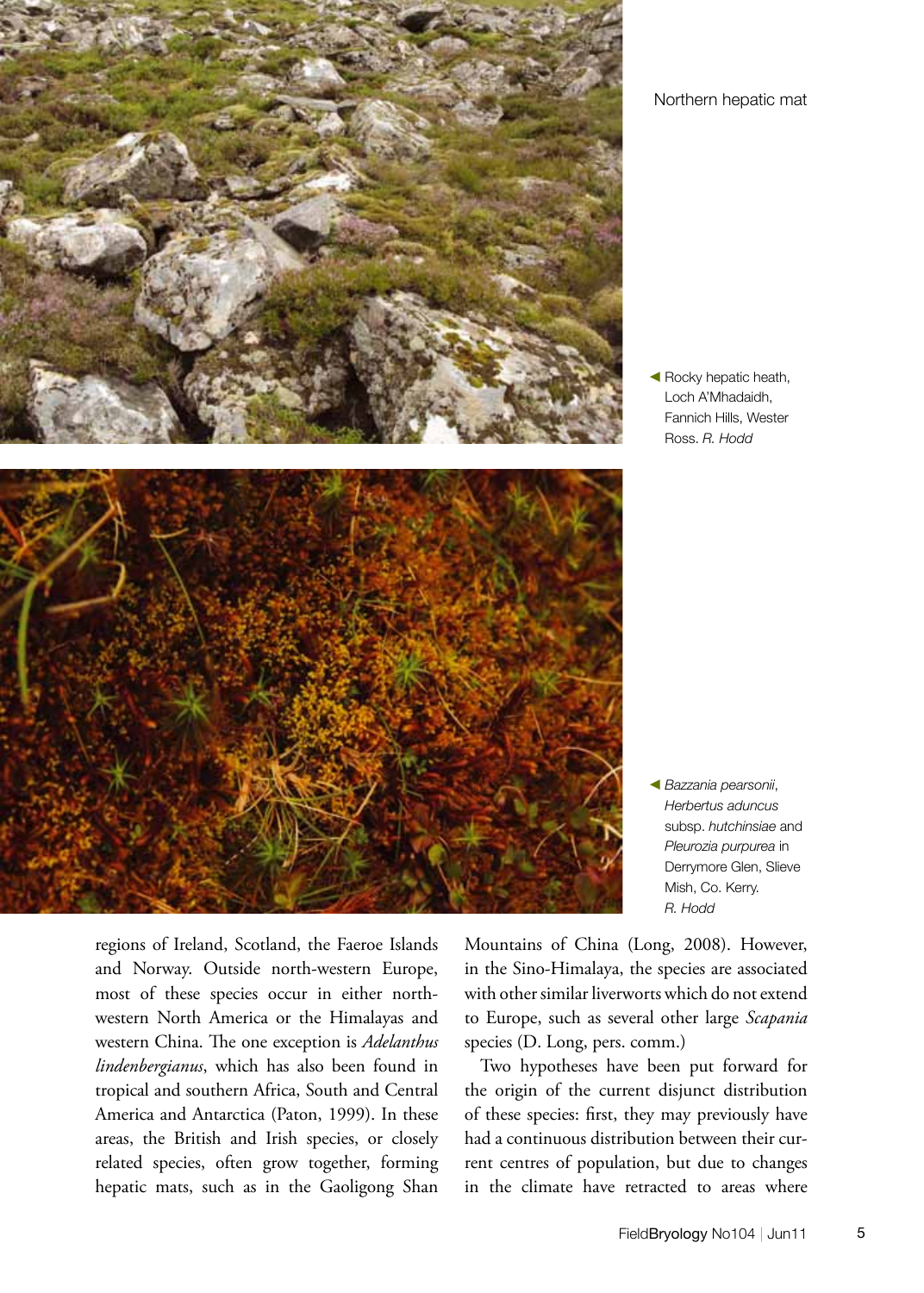



▲ *Mastigophora woodsii* among grassy vegetation, Brandon, Co. Kerry. *R. Hodd*

▲ Hepatic mat, dominated by *Herbertus aduncus* subsp. *hutchinsiae*, finding refuge from heavy grazing on a cliff ledge, Slievemore, Achill Island, Co. Mayo. *R. Hodd*

conditions are suitable for their growth. The other possible origin of these species in northwestern Europe is through long-range dispersal of spores from other populations in the Himalayas, North America or Africa (Schofield & Crum, 1972). The latter hypothesis is gaining ground over the former, despite the fact that they are not known to regularly reproduce sexually in Britain or Ireland.

## **Ecological requirements**

The climate of western Ireland and western Scotland is extremely suitable for the growth of hepatic mat bryophytes. These areas have a hyper-oceanic climate which results in, among other things, a lack of extreme high or low temperatures, a high temperature lapse rate (the rate of temperature decrease with height), high cloudiness, high and frequent rainfall and a low vapour pressure saturation deficit (the difference

between the amount of moisture in the air and how much moisture the air can hold when it is saturated; Crawford, 2000). There is a gradient of oceanicity from east to west, resulting in a high climatological contrast between the maritime western fringe of Britain and Ireland and the relatively continental interior of these islands (Sweeney, 1997).

 Frequency, rather than the overall amount of rain appears to be the main controlling factor in the distribution of hepatic mats, since their distribution is closely associated with areas where there are more than 220 rain days (days with more than 1 mm of rain) per year (Ratcliffe, 1968). This high frequency of rain results in a constantly humid atmosphere and low evaporation and transpiration, particularly in mountain areas. Hepatic mats also show better growth in areas with cool summers and mild winters (Averis, 1994).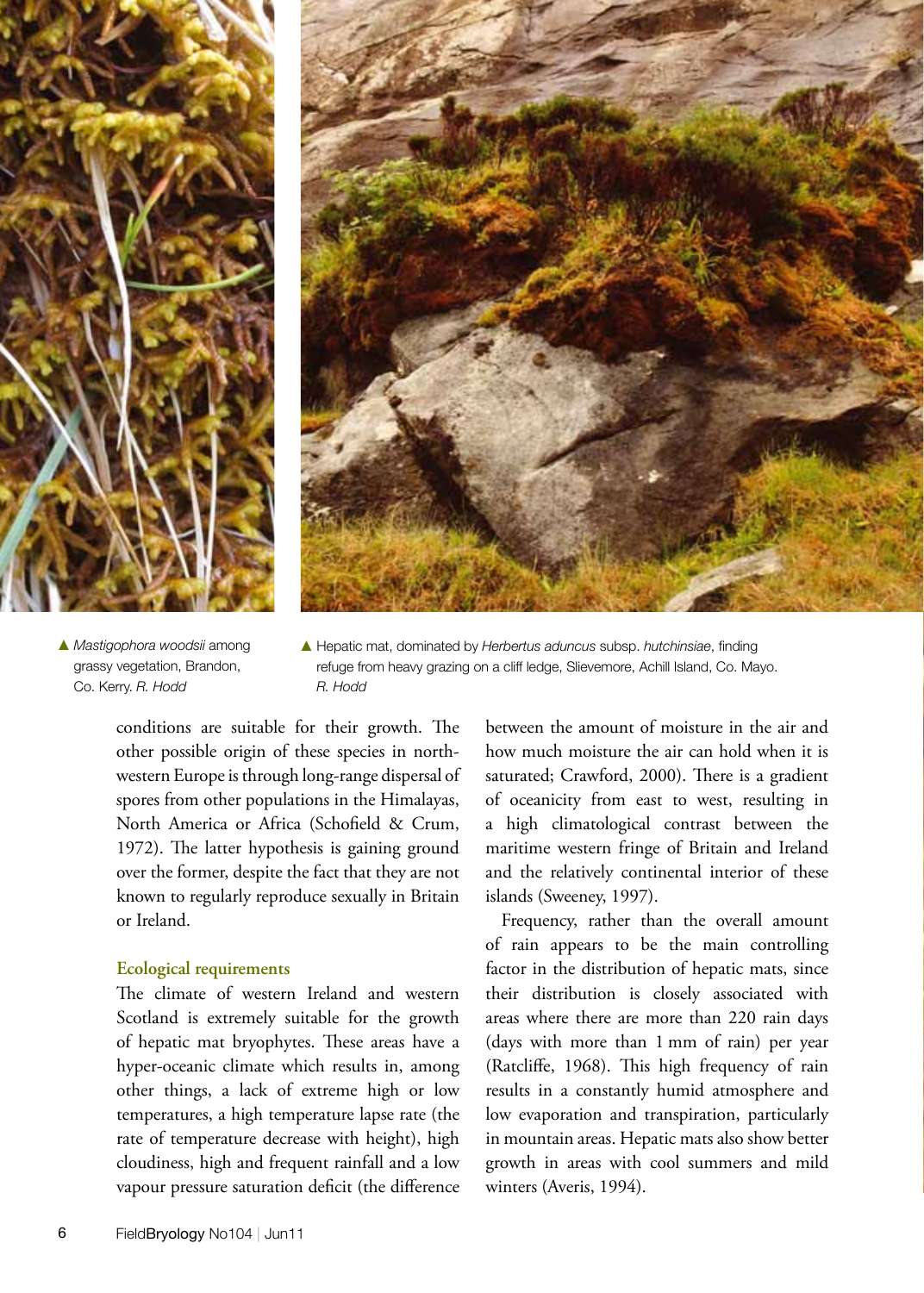Topography is also highly important for hepatic mat species, as the local topography determines the microclimate that many hepatic species depend on. Thus in most sites, hepatic mats are confined to areas that have a specific combination of altitude, aspect, slope and shelter. Hepatic mats generally do not grow below about 300 m, as at higher altitudes there is a combination of lower temperatures, less solar radiation, higher rainfall and more moisture due to the presence of more mist and cloud than at lower altitudes (Hodd & Sheehy Skeffington, 2011). Hepatic mats can grow at altitudes of up to 1,000 m in areas where snow cover protects the species from winter frosts (D. Long, pers. comm.) Hepatic mats generally grow and reach their full composition on north-east- to north-facing slopes, where there is less sunlight and lower evapotranspiration. They prefer steep, well-drained slopes, but can also occasionally occur on deep blanket peat. The degree of exposure also plays a role in determining where hepatic mats will grow, meaning that deep corries, with high humidity and low sunlight are the favoured habitat, along with areas shaded by boulders (Averis, 1994). All of these factors combine to greatly restrict the area of suitable habitat for the growth of hepatic mat bryophytes in Britain and Ireland.

**V** The almost endemic *Herbertus borealis*. Beinn Eighe NNR, Wester Ross. *R. Hodd*

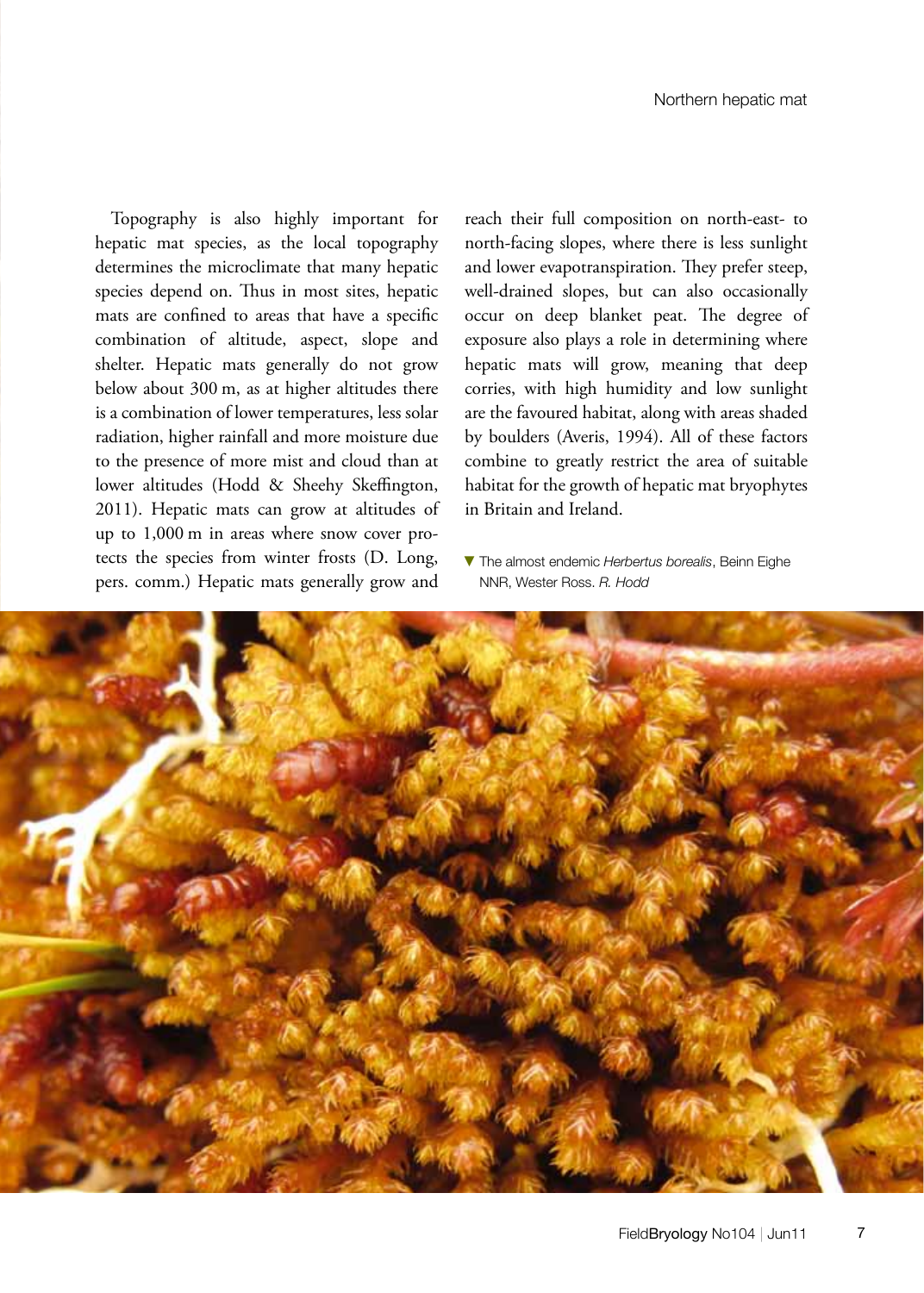Hepatic mats are often considered to occur mainly as an understory beneath an open canopy of heather (*Calluna vulgaris*) in dwarf shrub heath. However, they also grow in a wide range of other habitats in the UK, including montane heath, upland grassland, snowbeds, open rocky birch forest and on mountain ledges (Averis *et al.*, 2004). In Ireland, it has been found that hepatic mats primarily occur in two distinct habitats: under a canopy of heather in dwarf shrub heath and in rocky grassland on steep slopes in corries. Stands of hepatic mat have also

 $\blacktriangledown$  One of only two Irish sites for *Scapania nimbosa*, Corrán Tuathail, Co. Kerry, under threat from damage caused by walkers climbing Ireland's highest peak. Erosion around the path is visible in middle right of photo. *R. Hodd*

been found on the rocky floor of corries, cliff ledges and in montane heath. The range of primary habitat in which hepatic mats occur displays a strong gradient from north-west to south-west Ireland.The majority of stands in Donegal, in the north-west, occur in dwarf shrub heath, while the Kerry stands in the south-west rarely occur in association with *Calluna vulgaris*, growing primarily on rocky, grassy slopes(Hodd & Sheehy Skeffington, unpublished). There is no evidence for differences in land use or grazing intensity between the areas and, therefore, it is likely that this gradient is mostly climatically driven.

## **Threats**

Hepatic mats are under threat from a number of sources, which are mostly anthropogenically

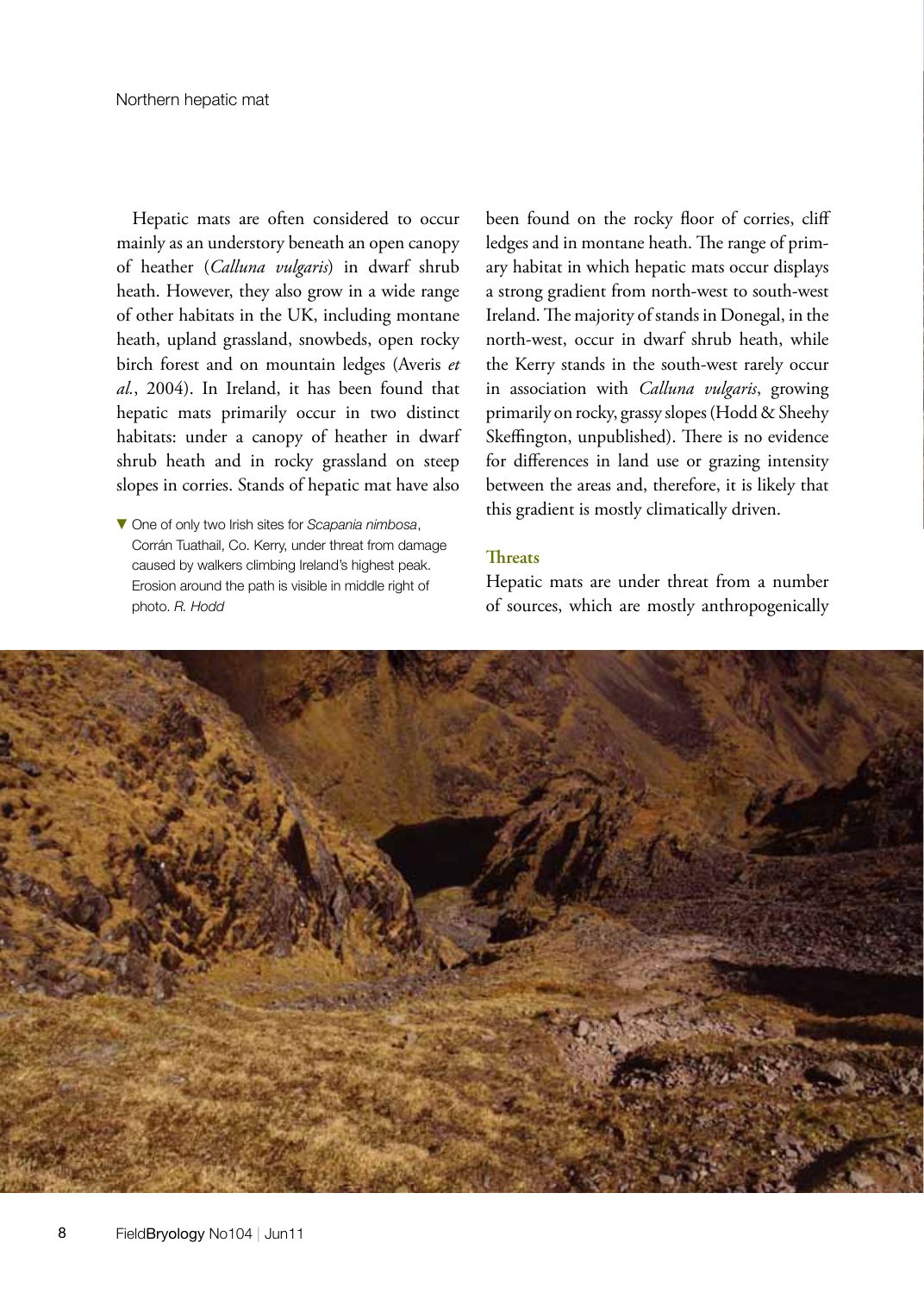

A A severely overgrazed slope, Binn Bhán, Twelve Bens, Connemara, Co. Galway, which was formerly one of only two Irish sites for *Plagiochila carringtonii*. *R. Hodd*

driven. Hepatic mats are vulnerable to disturbance and change for a number of reasons. These species are extremely restricted in distribution to areas of very specific climatic and topographic conditions. They also have very few means of long-distance dispersal, as only one hepatic mat species (*Anastrophyllum donnianum*, on one occasion; Averis, 1994) has ever been recorded as producing sporophytes in Britain or Ireland. Spread is primarily by vegetative fragmentation, making the establishment of new populations slow and unpredictable (Rothero, 2003). Their tendency to form large mats on steep slopes also makes them particularly vulnerable to erosion.

 Currently, the most pressing and widely recognized threat to hepatic mats is overgrazing by sheep. Burning is also a threat in some areas, especially in Scotland (Rothero, 2003). Overgrazing has had the largest negative impact in parts of Ireland, particularly in parts of counties Galway and Mayo, where overstocking of sheep has led to severe degradation of the vegetation cover of the mountains (Bleasdale, 1998;

McKee *et al.*, 1998). This has led to widespread loss of the cover of hepatic mat bryophytes in many sites where they were previously frequent (Holyoak, 2006). The most well-documented losses have occurred in the Twelve Bens of Connemara, where hepatic mats were once abundant and rich under a tall canopy of heather (Ratcliffe, 1962), but are now mainly restricted to occasional, small, depauperate patches with little healthy heather in the vicinity (Holyoak, 2006). *Plagiochila carringtonii* is presumed lost here from one of only two known Irish sites, while *Adelanthus lindenbergianus*, which was once abundant and plentiful throughout the Twelve Bens, is now restricted to one small patch on Binn Gabhar (Long, 2010).

 However, grazing pressure is uneven across the range of hepatic mat distribution in Ireland, and moderately extensive stands, containing reasonably healthy populations of all of the Irish species, including A. lindenbergianus, are still present in parts of Mayo, Kerry and Donegal (Hodd & Sheehy Skeffington, unpublished). Stocking densities have also been reduced throughout western Ireland in the last decade, but it is unlikely that already damaged or lost stands will recover in the near future due to the widespread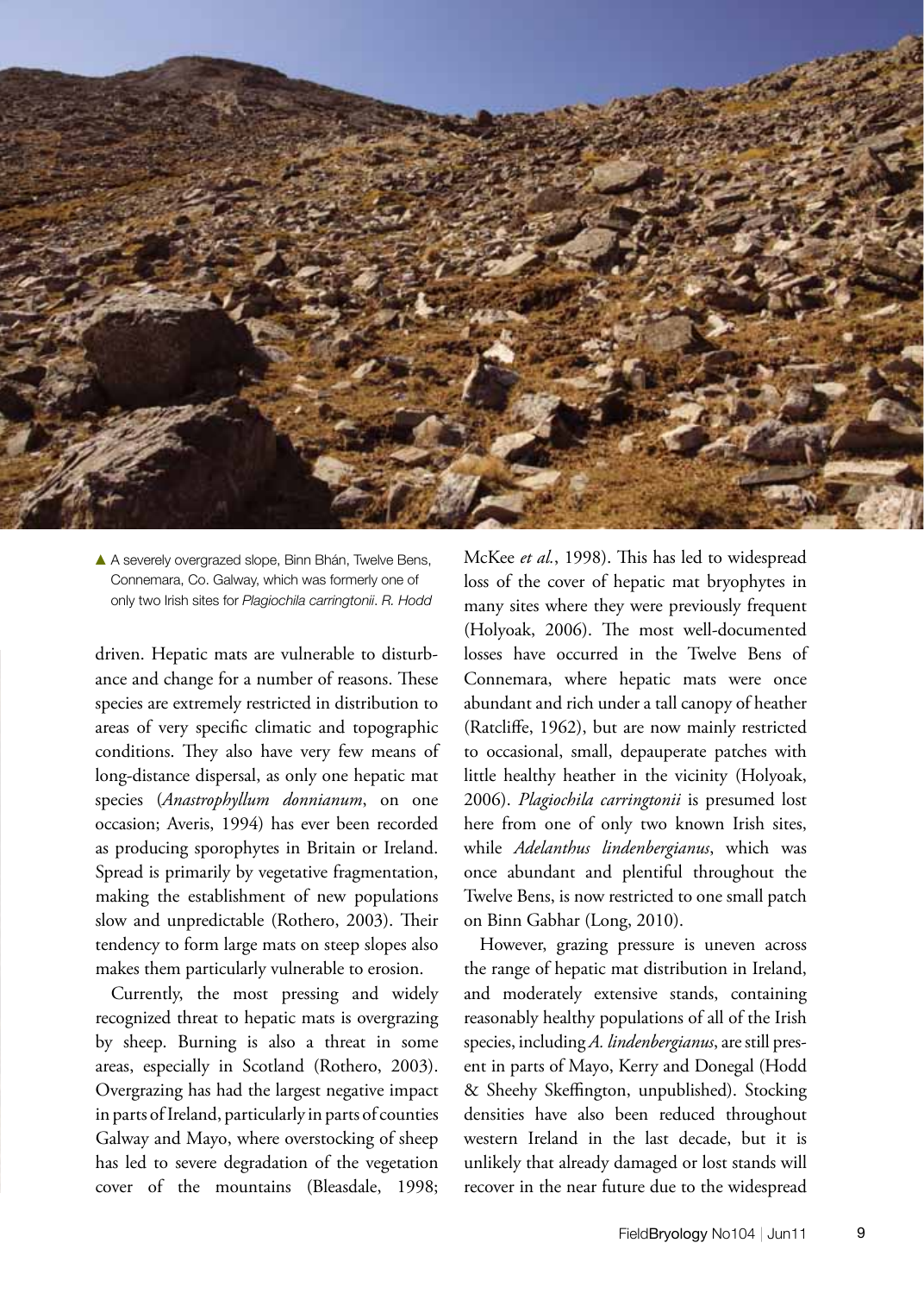loss of vegetation cover and soil erosion, making restoration nearly impossible (Long, 2010).

## **Response to climate change**

It is thought that future changes in the climate are likely to have an impact on northern hepatic mat species (Porley & Hodgetts, 2005). The main aspects of climate change that may affect these species are potentially decreased summer rainfall and increased year-round temperatures, as well as an increase in extreme weather events. Work on modelling the future distribution of a number of hepatic mat species in Ireland (Hodd, Bourke & Sheehy Skeffington *et al.*, unpublished) suggests that suitable climate space for these species will be lost in the south of their range and gained in northern areas of Ireland. However, considering the limited dispersal capacity of these species, they are unlikely to be able to move their range northwards in time with the climate. Populations may therefore be lost in southern areas, but no new ones are likely to be established in the north. Increased competition from other species able to expand into the hepatics' niche, as a result of changes in the climate, may also have a major negative impact on existing populations of hepatic mat species. Therefore, climate change could provide a significant future challenge to the survival of these species in Britain and Ireland.

## **What does the future hold for hepatic mats?**

The future of the mixed northern hepatic mat is currently unclear. Much damage has been caused by overgrazing in certain parts of its range, but extensive, thriving stands still occur in some areas, particularly in Scotland. However, if climate change does eventually have a widespread and far-reaching impact on the distribution and abundance of hepatic mats, they may become extinct in several regions.

 Therefore, first, it is imperative to establish the current condition, composition and distribution of this community in these islands, and to ensure that further damage due to grazing and other preventable factors does not occur. Second, long-term monitoring is necessary to establish what impact climate change may have on this community, and to enable timely conservation efforts. Research is currently underway into this community in both Ireland (Hodd & Sheehy Skeffington, 2011) and Scotland which will increase the understanding of this community. But there is a need for continued monitoring, as well as addressing the technically difficult and ecologically problematic issue of potentially transplanting or propagating the component species. However, despite continued research it may be that the luxuriant, multicoloured mats of these liverworts will no longer be a prominent feature of the vegetation of the Scottish and Irish mountains in the future.

#### **Acknowledgements**

We would like to thank David Long, Gordon Rothero and Maren Flagmeier for helpful comments, particularly in providing a Scottish perspective to the article. Thanks also to Neil Lockhart for useful comments on the manuscript. Work on these hepatic mats is part of a PhD being undertaken by the first author, funded by the Irish Research Council for Science, Engineering & Technology and the National Parks and Wildlife Service, Ireland.

#### Rory Hodd & Micheline Sheehy Skeffington

Botany and Plant Science, National University of Ireland Galway, Ireland (e rlhodd@gmail.com)

#### **References**

- **Averis, A.M. (1994).** *The ecology of an Atlantic liverwort community*. Unpublished PhD Thesis, University of Edinburgh.
- **Averis, A.M., Averis, A.B.G., Birks, H.J.B., Horsfield, D., Thompson, D.B.A. & Yeo, M.J.M. (2004).** *An Illustrated Guide to British Upland Vegetation*. Peterborough: Joint Nature Conservation Committee.